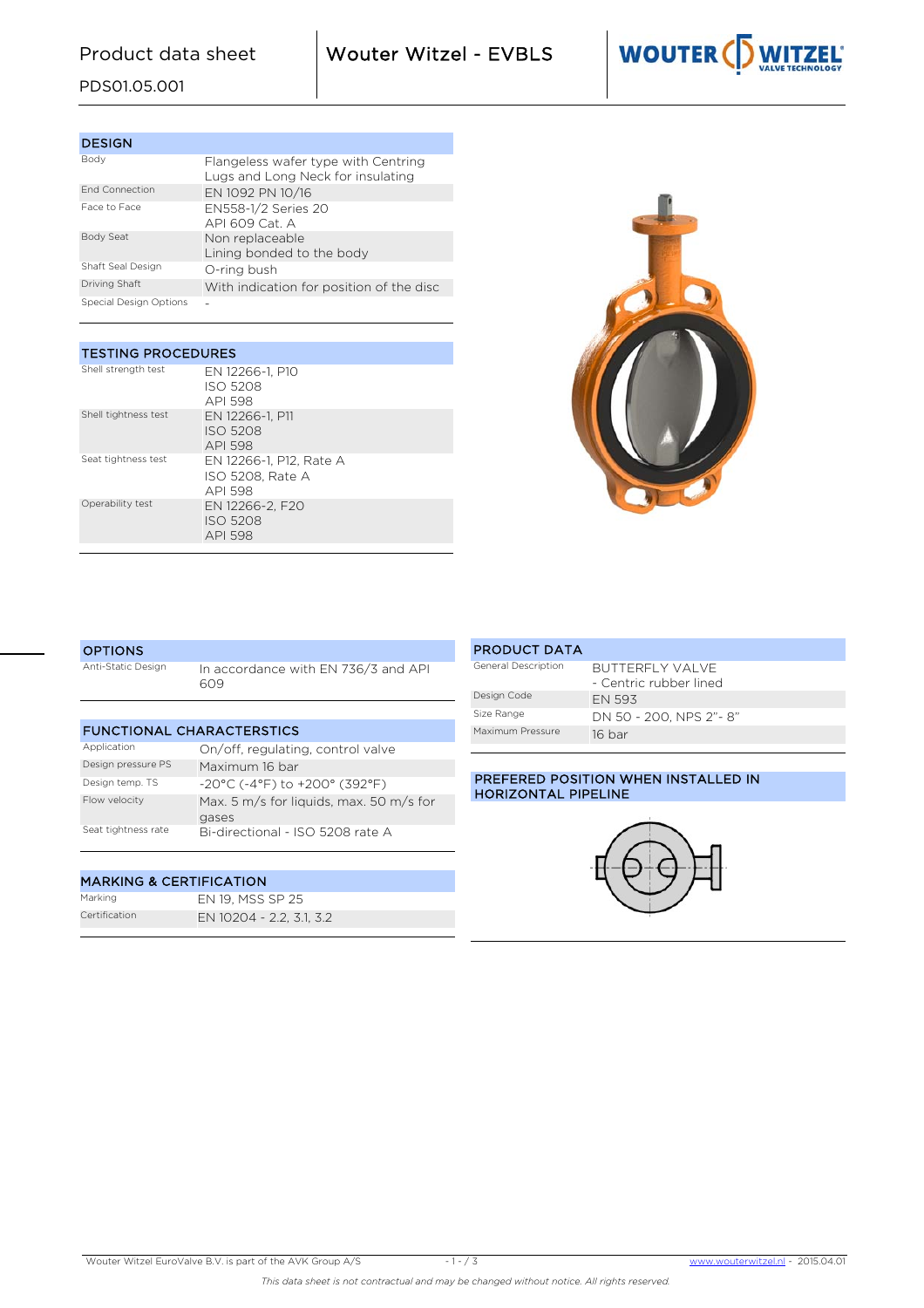PDS01.05.001



PARTS LIST – EVBLS 50-200 (2"-8")



|                 | <b>Item Description</b> | Material <sup>(1)</sup>                                                                    | EN/DIN                                                                               | <b>Comparable ASTM</b>                                                  |
|-----------------|-------------------------|--------------------------------------------------------------------------------------------|--------------------------------------------------------------------------------------|-------------------------------------------------------------------------|
| O1              | Shaft                   | Duplex SS<br>Martensitic SS<br>Aluminium Bronze<br>Monel K500°<br>Hastelloy-C <sup>®</sup> | 1.4462, EN 10088<br>1.4057, EN 10088<br>CuAl10Ni5Fe4, EN/DIN 17665<br>NA 18, BS 3076 | A 182, Grade F51<br>A 276, Grade 431<br>B 150, C63000<br>B 547, N10276  |
| O <sub>2</sub>  | <b>Bush</b>             | Bronze                                                                                     |                                                                                      |                                                                         |
| O3              | O-ring                  | <b>EPDM</b><br><b>NBR</b><br><b>FPM</b>                                                    |                                                                                      |                                                                         |
| 04              | Body                    | Cast Iron<br>Ductile Iron<br>Ductile Iron (low temp.)                                      | JL 1040, EN 1561<br>JS 1030, EN 1563<br>JS 1049, EN 1563                             | A 126, Class B<br>A 395, 60-40-18                                       |
| 05              | Bearing                 | St. / PTFE Lining<br>Bronze / PTFE Lining                                                  |                                                                                      |                                                                         |
| 06              | Conical pin             | See ITEM 01                                                                                | See ITEM 01                                                                          | See ITEM 01                                                             |
| 07              | <b>Disc</b>             | Duplex SS<br>Martensitic SS<br>Aluminium Bronze<br>Hastelloy-C <sup>®</sup><br><b>CuNi</b> | 1.4462, EN 10088<br>1.4057, EN 10088<br>G-CuAl10Ni, DIN 1714<br>2.0835, DIN 17658    | A 182, Grade F51<br>A 276, Grade 431<br>B 148, C95800<br>A 494, CW-12MW |
| 08              | Shaft                   | See ITEM 01                                                                                | See ITEM 01                                                                          | See ITEM 01                                                             |
| 09              | Lining                  | <b>EPDM</b><br><b>NBR</b><br><b>FPM</b>                                                    |                                                                                      |                                                                         |
| 10 <sup>°</sup> | Sealing ring            | Cu                                                                                         |                                                                                      |                                                                         |
| 11              | Plug                    | St./Zn5C                                                                                   |                                                                                      |                                                                         |

(1) Other materials on request

Wouter Witzel EuroValve B.V. is part of the AVK Group A/S - 2 - / 3 www.wouterwitzel.nl *-* 2015.04.01